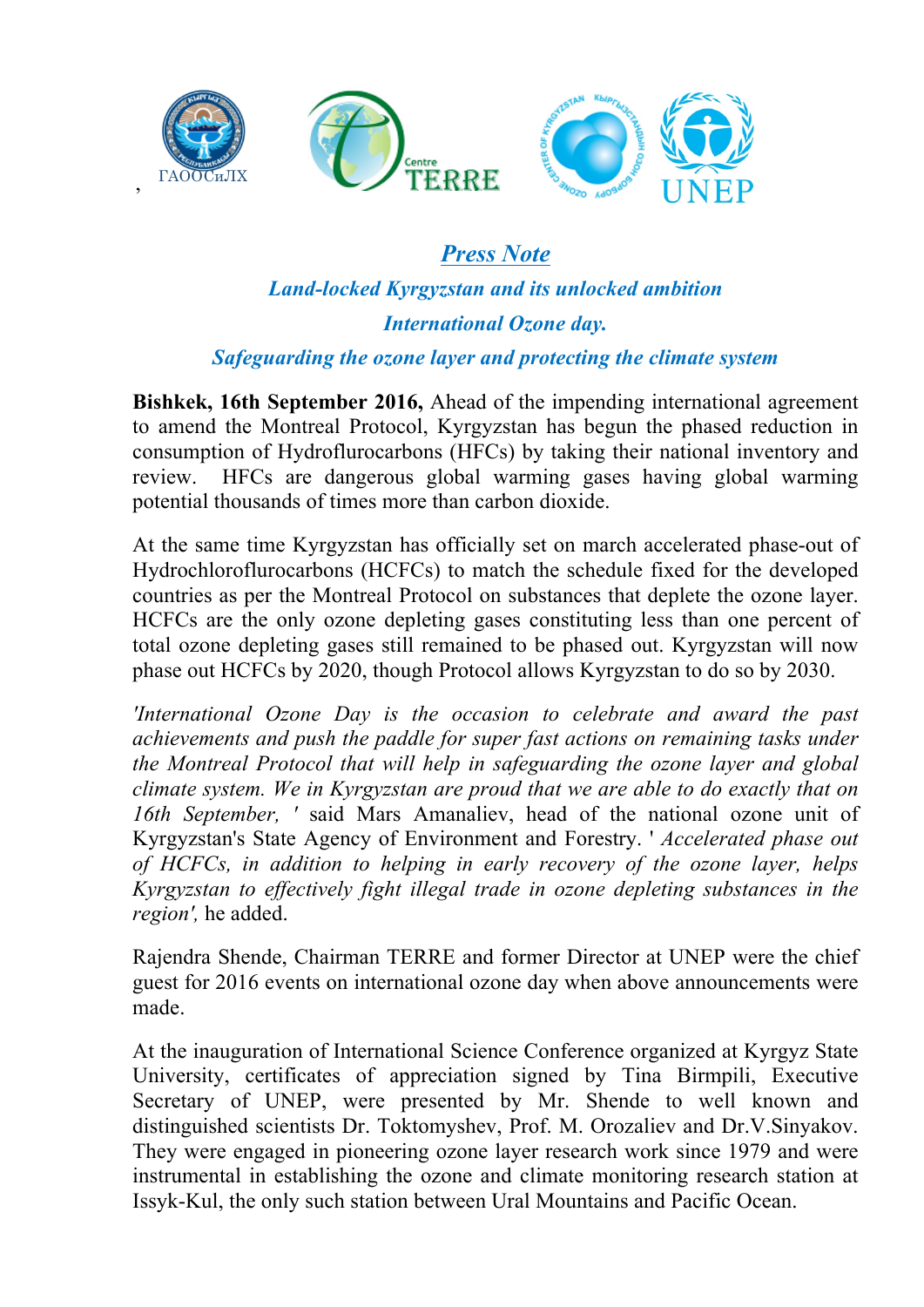'*We have been benefitted in our career by the UNEP's training for the technicians in alternative refrigerants. We feel that future batches will continue to take advantage of such training for restoring ozone layer and climate*.' said one of the two top performing technicians trained last year and who were presented with awards by Mr. Shende. Teaching aids and tool kits were handed over to the vocational training institute for refrigeration technicians in Bishkek as a part of the capacity building assistance from the multilateral ozone fund through implementing agencies-UNEP and UNDP. 50 technicians attended the event.

250 graduate students from Osh Technological Institute in city of Osh and 200 secondary school students from three schools in capital city of Bishkek participated in workshops and awareness activities on Ozone layer protection and its linkages with the sustainable development goals (SDGs) during the day.

' *Land-locked Kyrgyzstan harbors unlocked ambition in safeguarding the ozone*  layer and climate system. Small countries are making giant contribution to *sustainable future',* said Mr. Shende while delivering the concluding speech on *'Ozone Sweet Dream and Climate Wake Up Call'* at the American University of Central Asia . END

#### *Notes for editors*

**International Day for the Preservation of the Ozone Layer**: In 1994, the UN General Assembly proclaimed 16 September the International Day for the Preservation of the Ozone Layer, commemorating the date of the signing, in 1987, of the Montreal Protocol on Substances that Deplete the Ozone Layer. Since 1995 every year States were invited to devote the Day to promote activities in accordance with the objectives of the Protocol and its amendments.

The theme for the 2016 International Day for the Preservation of the Ozone Layer to be marked on 16 September is: *Ozone and climate: Restored by a world united*

The theme is complemented by the tagline: *Working towards reducing global-warming HFCs under the Montreal Protocol*

**Ozone Layer**: The ozone layer, a fragile shield of gas in stratosphere, protects the Earth from the harmful rays of the sun, thus helping preserve life on the planet.

**The Montreal Protocol on substances that deplete the ozone layer**: Signed in 1987 and now ratified by all the countries in the world, this universal treaty has been considered as single most successful example of the Multilateral Environmental Treaty. The phase-out of controlled uses of man-made ozone depleting substances and the related reductions have not only helped protect the ozone layer for this and future generations, but have also contributed significantly to global efforts to address climate change; furthermore, it has protected human health and ecosystems by limiting the harmful ultraviolet radiation from reaching the earth.